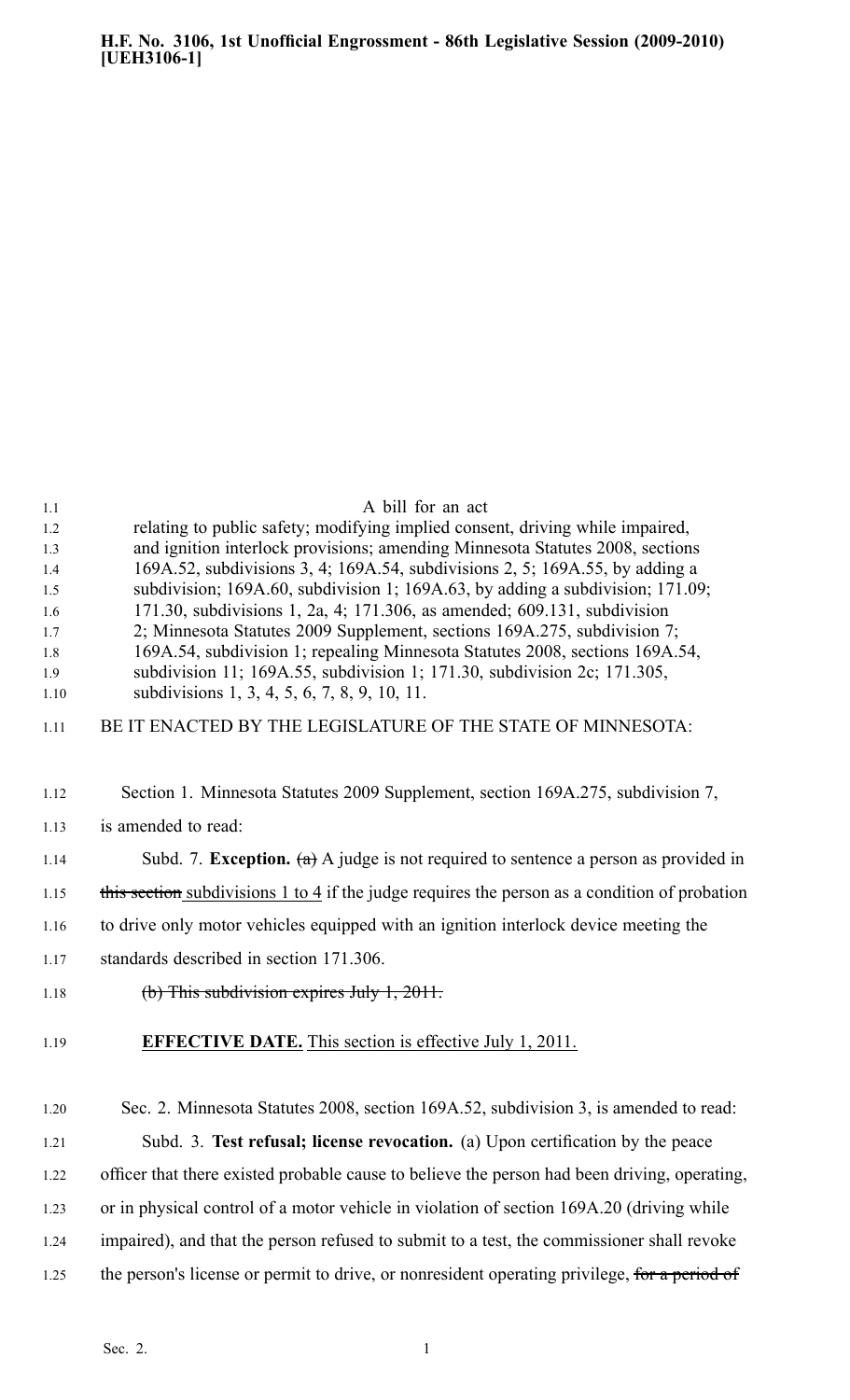| 2.1  | one year even if a test was obtained pursuant to this section after the person refused to     |
|------|-----------------------------------------------------------------------------------------------|
| 2.2  | submit to testing. The commissioner shall revoke the license, permit, or nonresident          |
| 2.3  | operating privilege:                                                                          |
| 2.4  | (1) for a person with no qualified prior impaired driving incidents within the past ten       |
| 2.5  | years, for a period of one year;                                                              |
| 2.6  | (2) for a person under the age of 21 years and with no qualified prior impaired               |
| 2.7  | driving incidents within the past ten years, for a period of one year;                        |
| 2.8  | (3) for a person with one qualified prior impaired driving incident within the past           |
| 2.9  | ten years, or two qualified prior impaired driving incidents, for a period of not less than   |
| 2.10 | two years;                                                                                    |
| 2.11 | (4) for a person with two qualified prior impaired driving incidents within the past          |
| 2.12 | ten years, or three qualified prior impaired driving incidents, for a period of not less than |
| 2.13 | three years;                                                                                  |
| 2.14 | (5) for a person with three qualified prior impaired driving incidents within the past        |
| 2.15 | ten years, for a period of not less than four years; or                                       |
| 2.16 | (6) for a person with four or more qualified prior impaired driving incidents, for a          |
| 2.17 | period of not less than six years.                                                            |
| 2.18 | (b) Upon certification by the peace officer that there existed probable cause to              |
| 2.19 | believe the person had been driving, operating, or in physical control of a commercial        |
| 2.20 | motor vehicle with the presence of any alcohol in violation of section 169A.20 (driving       |
| 2.21 | while impaired), and that the person refused to submit to a test, the commissioner shall      |
| 2.22 | disqualify the person from operating a commercial motor vehicle and shall revoke the          |
| 2.23 | person's license or permit to drive or nonresident operating privilege according to the       |
| 2.24 | federal regulations adopted by reference in section 171.165, subdivision 2.                   |
|      |                                                                                               |

### 2.25 **EFFECTIVE DATE.** This section is effective July 1, 2011.

2.26 Sec. 3. Minnesota Statutes 2008, section 169A.52, subdivision 4, is amended to read: 2.27 Subd. 4. **Test failure; license revocation.** (a) Upon certification by the peace 2.28 officer that there existed probable cause to believe the person had been driving, operating, 2.29 or in physical control of <sup>a</sup> motor vehicle in violation of section 169A.20 (driving 2.30 while impaired) and that the person submitted to <sup>a</sup> test and the test results indicate an 2.31 alcohol concentration of 0.08 or more or the presence of <sup>a</sup> controlled substance listed in 2.32 schedule I or II or its metabolite, other than marijuana or tetrahydrocannabinols, then 2.33 the commissioner shall revoke the person's license or permit to drive, or nonresident 2.34 operating privilege: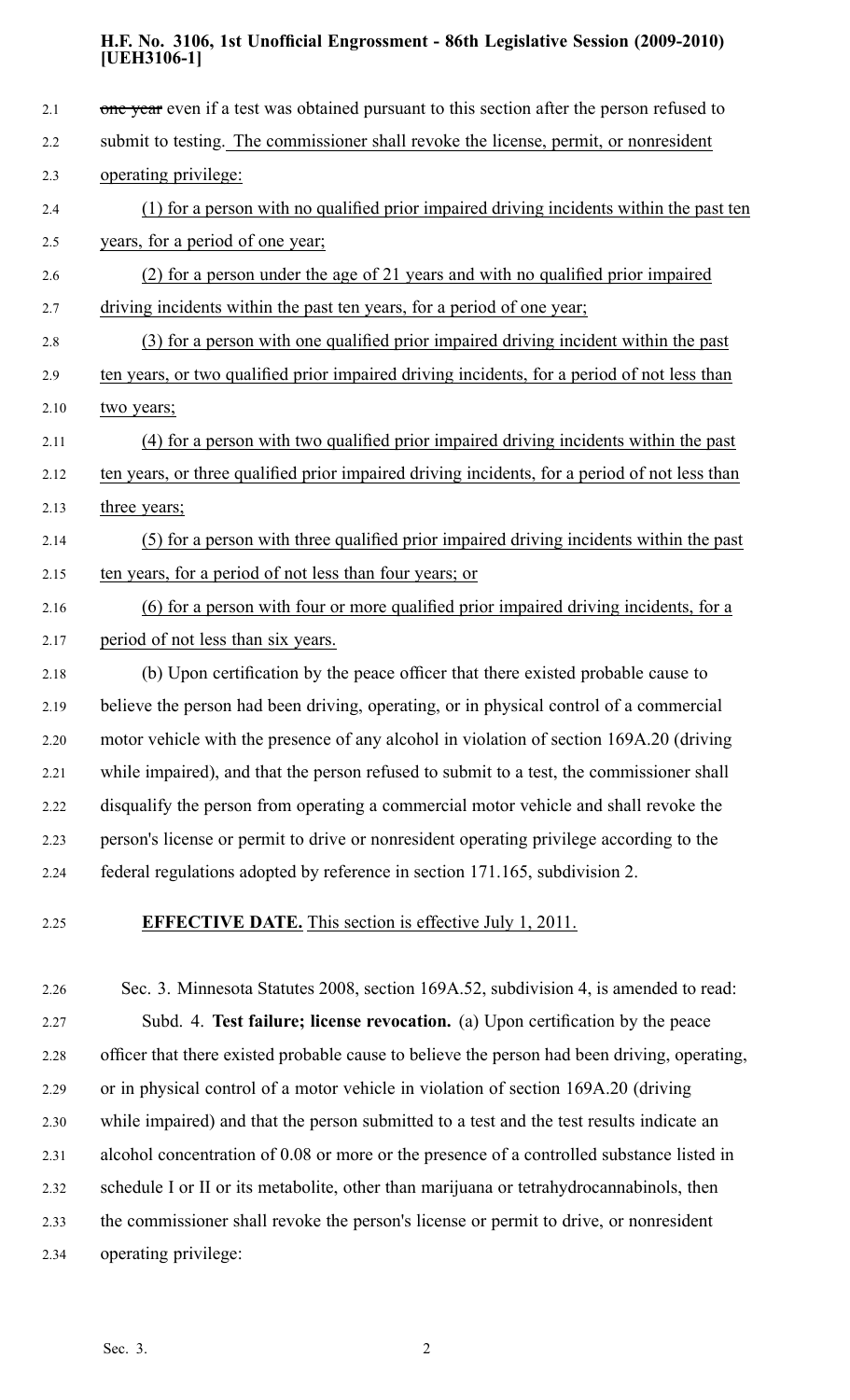| 3.1  | (1) for a period of 90 days, or, if the test results indicate an alcohol concentration           |
|------|--------------------------------------------------------------------------------------------------|
| 3.2  | of 0.15 or more, not less than one year;                                                         |
| 3.3  | (2) if the person is under the age of 21 years, for a period of six months or, if the test       |
| 3.4  | results indicate an alcohol concentration of 0.15 or more, not less than one year;               |
| 3.5  | (3) for a person with $\alpha$ one qualified prior impaired driving incident within the past     |
| 3.6  | ten years, or two qualified prior impaired driving incidents, for a period of 180 days           |
| 3.7  | not less than two years; $\sigma$                                                                |
| 3.8  | (4) if the test results indicate an alcohol concentration of $0.20$ or more, for twice           |
| 3.9  | the applicable period in clauses $(1)$ to $(3)$ . for a person with two qualified prior impaired |
| 3.10 | driving incidents within the past ten years, or three qualified prior impaired driving           |
| 3.11 | incidents, for a period of not less than three years;                                            |
| 3.12 | (5) for a person with three qualified prior impaired driving incidents within the past           |
| 3.13 | ten years, for a period of not less than four years; or                                          |
| 3.14 | (6) for a person with four or more qualified prior impaired driving incidents, for a             |
| 3.15 | period of not less than six years.                                                               |
| 3.16 | (b) On certification by the peace officer that there existed probable cause to believe           |
| 3.17 | the person had been driving, operating, or in physical control of a commercial motor             |
| 3.18 | vehicle with any presence of alcohol and that the person submitted to a test and the             |
| 3.19 | test results indicated an alcohol concentration of 0.04 or more, the commissioner shall          |
| 3.20 | disqualify the person from operating a commercial motor vehicle under section 171.165            |
| 3.21 | (commercial driver's license disqualification).                                                  |
| 3.22 | (c) If the test is of a person's blood or urine by a laboratory operated by the Bureau           |
| 3.23 | of Criminal Apprehension, or authorized by the bureau to conduct the analysis of a blood         |
| 3.24 | or urine sample, the laboratory may directly certify to the commissioner the test results,       |
| 3.25 | and the peace officer shall certify to the commissioner that there existed probable cause to     |
| 3.26 | believe the person had been driving, operating, or in physical control of a motor vehicle        |
| 3.27 | in violation of section 169A.20 and that the person submitted to a test. Upon receipt            |
| 3.28 | of both certifications, the commissioner shall undertake the license actions described           |
| 3.29 | in paragraphs (a) and (b).                                                                       |

## 3.30 **EFFECTIVE DATE.** This section is effective July 1, 2011.

3.31 Sec. 4. Minnesota Statutes 2009 Supplement, section 169A.54, subdivision 1, is 3.32 amended to read:

3.33 Subdivision 1. **Revocation periods for DWI convictions.** Except as provided in 3.34 subdivision 7, the commissioner shall revoke the driver's license of <sup>a</sup> person convicted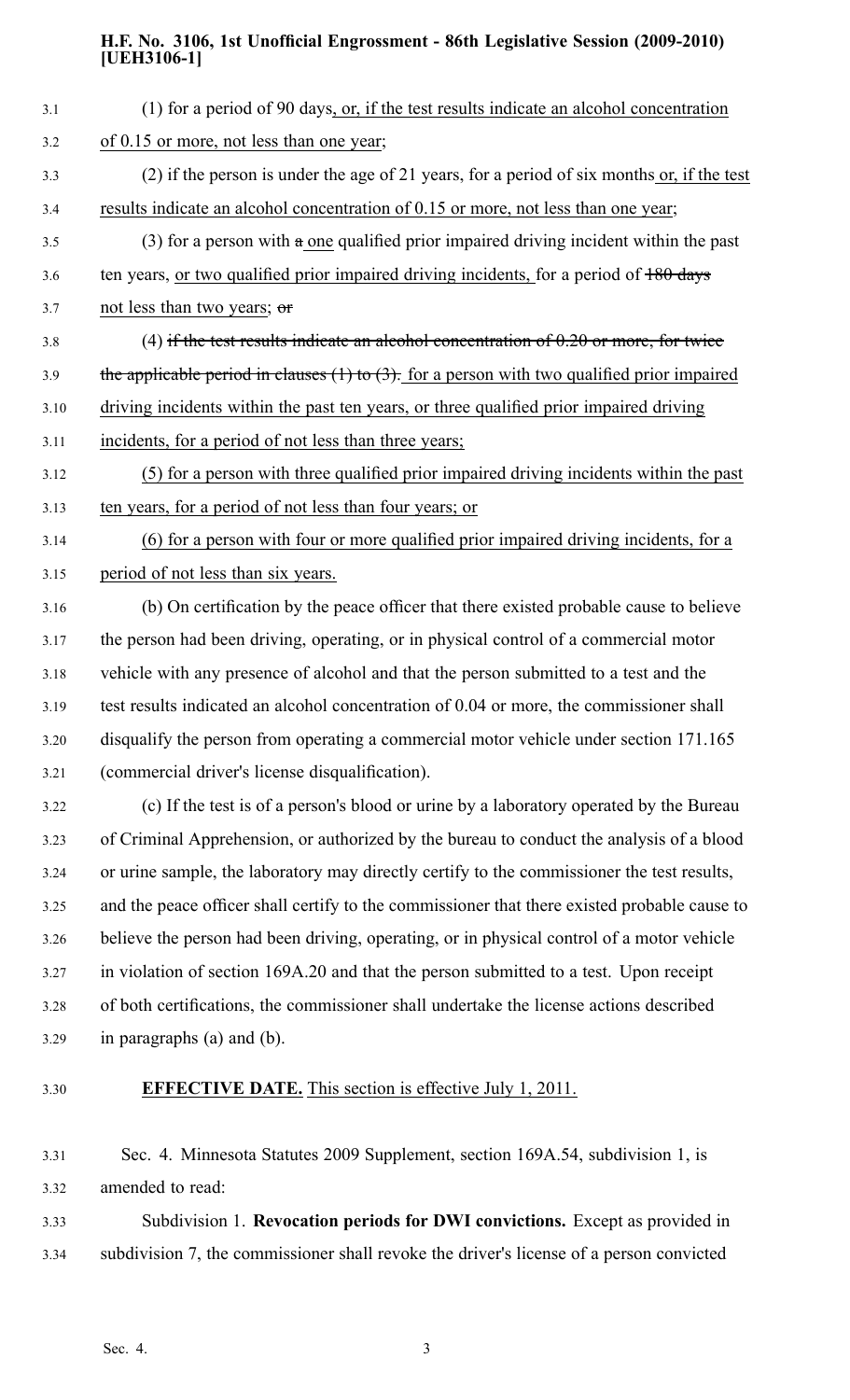| 4.1  | of violating section 169A.20 (driving while impaired) or an ordinance in conformity            |
|------|------------------------------------------------------------------------------------------------|
| 4.2  | with it, as follows:                                                                           |
| 4.3  | (1) for an offense under section 169A.20, subdivision 1 (driving while impaired                |
| 4.4  | crime): not less than 30 days;                                                                 |
| 4.5  | (2) for an offense under section 169A.20, subdivision 2 (refusal to submit to                  |
| 4.6  | chemical test crime): not less than 90 days;                                                   |
| 4.7  | (3) for an offense occurring within ten years of a qualified prior impaired driving            |
| 4.8  | incident., or occurring after two qualified prior impaired driving incidents,                  |
| 4.9  | (i) if the current conviction is for a violation of section $169A.20$ , subdivision 1, 1a,     |
| 4.10 | 1b, or 1e, not less than 180 days two years and until the court has certified that treatment   |
| 4.11 | or rehabilitation has been successfully completed where prescribed in accordance with          |
| 4.12 | section 169A.70 (chemical use assessments); $\sigma$                                           |
| 4.13 | (ii) if the current conviction is for a violation of section 169A.20, subdivision 2, not       |
| 4.14 | less than one year and until the court has certified that treatment or rehabilitation has been |
| 4.15 | successfully completed where prescribed in accordance with section 169A.70;                    |
| 4.16 | (4) for an offense occurring within ten years of the first of two qualified prior              |
| 4.17 | impaired driving incidents: or occurring after three qualified prior impaired driving          |
| 4.18 | incidents, not less than one year three years, together with denial under section 171.04,      |
| 4.19 | subdivision 1, clause (10), until rehabilitation is established in accordance with according   |
| 4.20 | to standards established by the commissioner; $\sigma$                                         |
| 4.21 | (5) for an offense occurring within ten years of the first of three or more qualified          |
| 4.22 | prior impaired driving incidents: not less than two four years, together with denial under     |
| 4.23 | section 171.04, subdivision 1, clause (10), until rehabilitation is established in accordance  |
| 4.24 | with according to standards established by the commissioner; or                                |
| 4.25 | (6) for an offense occurring after four or more qualified prior impaired driving               |
| 4.26 | incidents, not less than six years, together with denial under section 171.04, subdivision     |
| 4.27 | $1$ , clause (10), until rehabilitation is established according to standards established by   |
| 4.28 | the commissioner.                                                                              |
| 4.29 | <b>EFFECTIVE DATE.</b> This section is effective July 1, 2011.                                 |
| 4.30 | Sec. 5. Minnesota Statutes 2008, section 169A.54, subdivision 2, is amended to read:           |
| 4.31 | Subd. 2. Driving while impaired by person under age 21. If the person convicted                |
| 4.32 | of violating section 169A.20 (driving while impaired) is under the age of 21 years at          |
| 4.33 | the time of the violation, the commissioner shall revoke the offender's driver's license       |

4.34 or operating privileges for <sup>a</sup> period of six months or for the appropriate period of time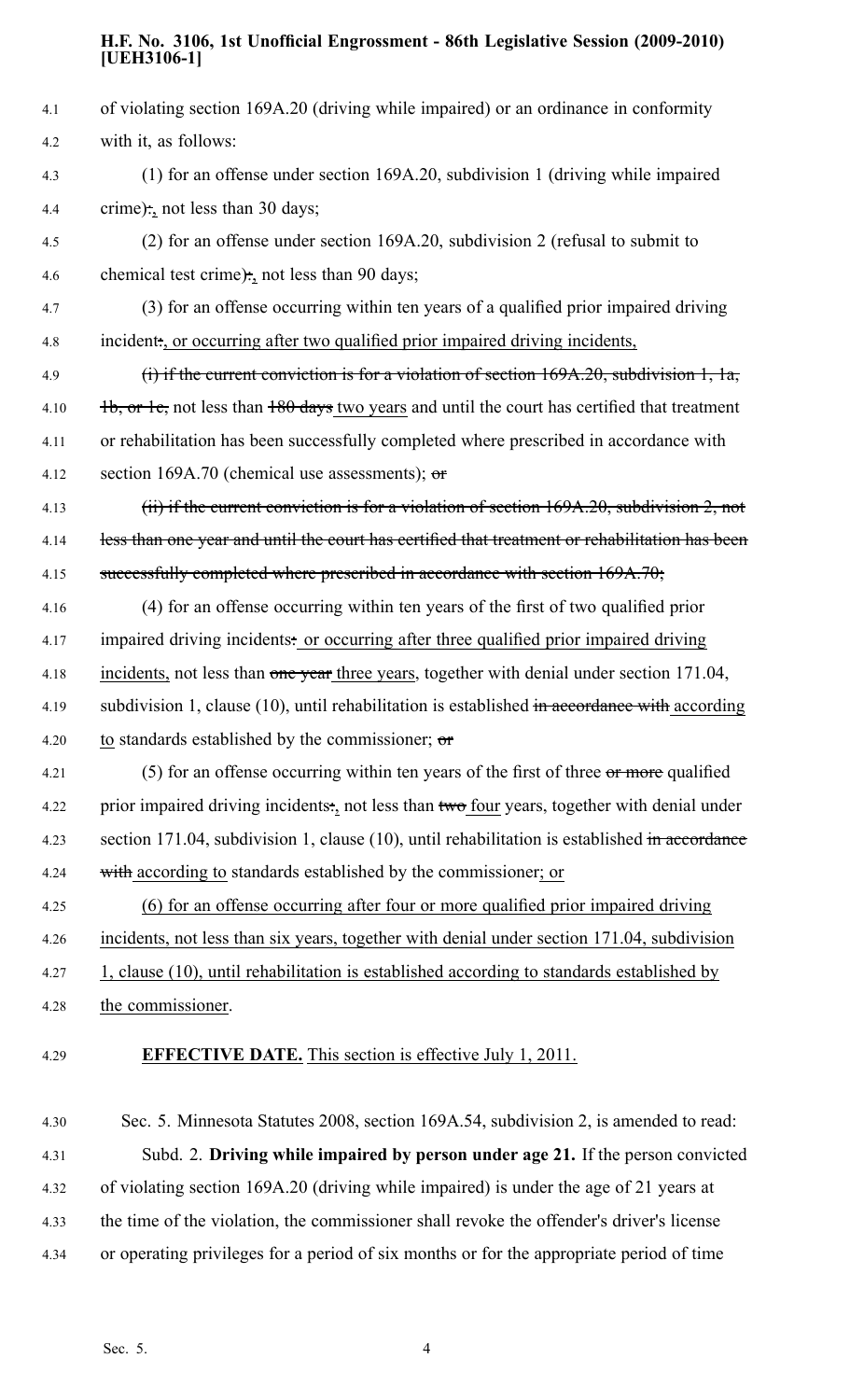- 5.1 under subdivision 1, clauses (1) to  $\left(5\right)$  (6), for the offense committed, whichever is the 5.2 greatest longer period.
- 5.3 **EFFECTIVE DATE.** This section is effective July 1, 2011.
- 5.4 Sec. 6. Minnesota Statutes 2008, section 169A.54, subdivision 5, is amended to read: 5.5 Subd. 5. **Violations involving alcohol concentration of 0.20 0.15 or more.** If the 5.6 person has no qualified prior impaired driving incidents within the pas<sup>t</sup> ten years and is 5.7 convicted of violating section 169A.20 (driving while impaired) while having an alcohol 5.8 concentration of  $0.20015$  or more as measured at the time, or within two hours of the 5.9 time, of the offense, the commissioner shall revoke the person's driver's license for twice 5.10 the period of time otherwise provided for in this section not less than one year. 5.11 **EFFECTIVE DATE.** This section is effective July 1, 2011. 5.12 Sec. 7. Minnesota Statutes 2008, section 169A.55, is amended by adding <sup>a</sup> subdivision 5.13 to read: 5.14 Subd. 4. **Reinstatement of driving privileges; multiple incidents.** (a) A person 5.15 whose driver's license has been canceled or denied as <sup>a</sup> result of three or more qualified 5.16 impaired driving incidents shall not be eligible for reinstatement of driving privileges 5.17 without an ignition interlock restriction until the person: 5.18 (1) has completed rehabilitation according to rules adopted by the commissioner or 5.19 been granted <sup>a</sup> variance from the rules by the commissioner; and 5.20 (2) has submitted verification of abstinence from alcohol and controlled substances, 5.21 as evidenced by the person's use of an ignition interlock device or other chemical 5.22 monitoring device approved by the commissioner. 5.23 (b) The verification of abstinence must show that the person has abstained from the 5.24 use of alcohol and controlled substances for <sup>a</sup> period of not less than: 5.25 (1) three years, for <sup>a</sup> person whose driver's license was canceled or denied for an 5.26 offense occurring within ten years of the first of two qualified prior impaired driving 5.27 incidents, or occurring after three qualified prior impaired driving incidents; 5.28 (2) four years, for <sup>a</sup> person whose driver's license was canceled or denied for an 5.29 offense occurring within ten years of the first of three qualified prior impaired driving 5.30 incidents; or 5.31 (3) six years, for <sup>a</sup> person whose driver's license was canceled or denied for an 5.32 offense occurring after four or more qualified prior impaired driving incidents.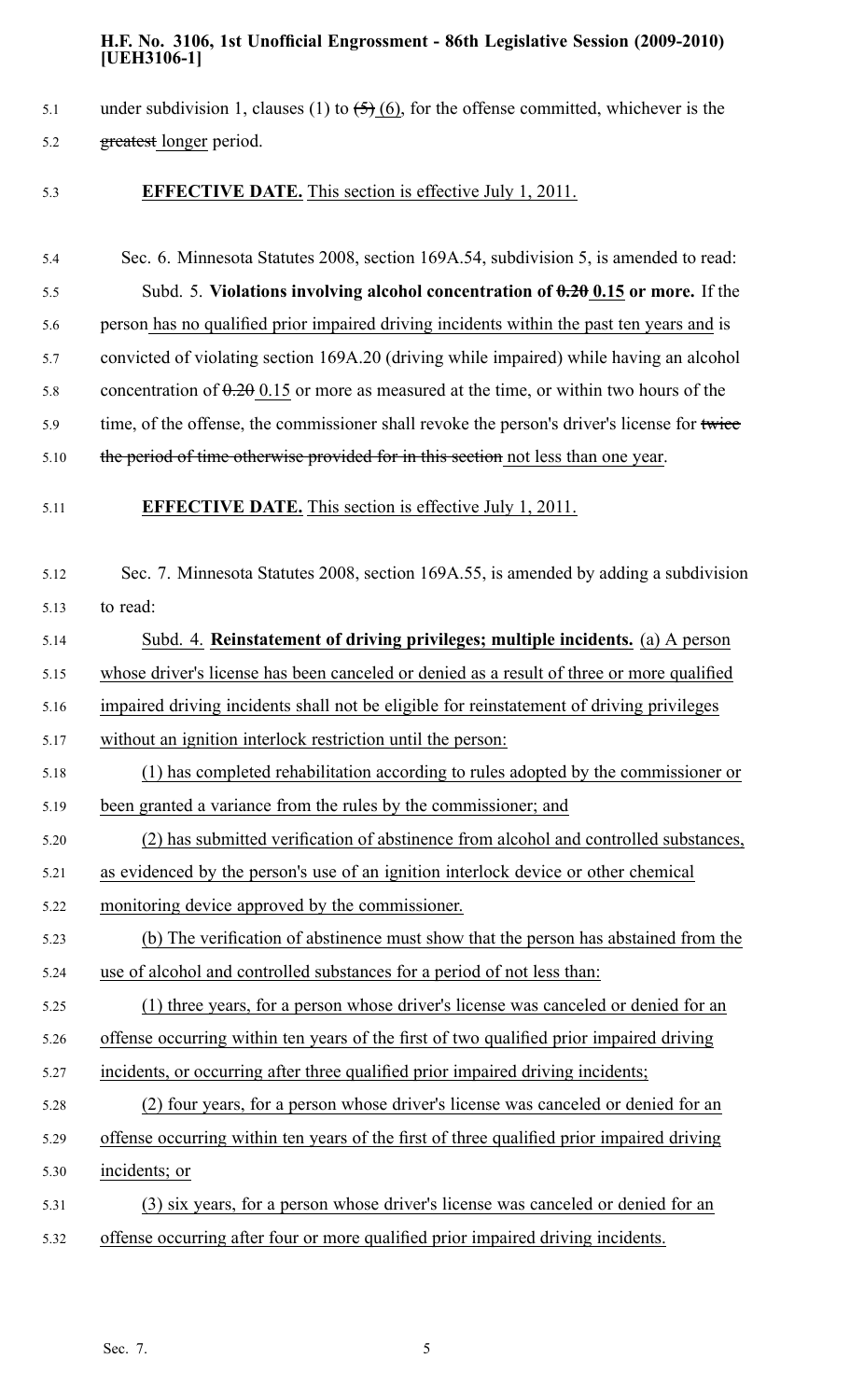- 6.1 (c) The commissioner shall establish performance standards and <sup>a</sup> process for
- 6.2 certifying chemical monitoring devices. The standards and procedures are not rules and
- 6.3 are exemp<sup>t</sup> from chapter 14, including section 14.386.
- 6.4 **EFFECTIVE DATE.** This section is effective July 1, 2011.
- 6.5 Sec. 8. Minnesota Statutes 2008, section 169A.60, subdivision 1, is amended to read: 6.6 Subdivision 1. **Definitions.** (a) As used in this section, the following terms have the 6.7 meanings given in this subdivision.
- 6.8 (b) "Family or household member" has the meaning given in section 169A.63, 6.9 subdivision 1.
- 6.10 (c) "Motor vehicle" means <sup>a</sup> self-propelled motor vehicle other than <sup>a</sup> motorboat in 6.11 operation or an off-road recreational vehicle.
- 6.12 (d) "Plate impoundment violation" includes:
- 6.13 (1) <sup>a</sup> violation of section 169A.20 (driving while impaired) or 169A.52 (license
- 6.14 revocation for test failure or refusal), or  $\alpha$  conforming an ordinance from this state or a
- 6.15 conforming statute or ordinance from another state in conformity with either of those
- 6.16 sections, that results in the revocation of <sup>a</sup> person's driver's license or driving privileges,
- 6.17 within ten years of <sup>a</sup> qualified prior impaired driving incident;
- 6.18 (2) <sup>a</sup> license disqualification under section 171.165 (commercial driver's license 6.19 disqualification) resulting from <sup>a</sup> violation of section 169A.52 within ten years of <sup>a</sup> 6.20 qualified prior impaired driving incident;
- 6.21 (3) <sup>a</sup> violation of section 169A.20 or 169A.52 while having an alcohol concentration 6.22 of  $\theta$ . 20 0.15 or more as measured at the time, or within two hours of the time, of the 6.23 offense;
- 6.24 (4) <sup>a</sup> violation of section 169A.20 or 169A.52 while having <sup>a</sup> child under the age of 6.25 16 in the vehicle if the child is more than 36 months younger than the offender; and or 6.26 (5) <sup>a</sup> violation of section 171.24 (driving without valid license) by <sup>a</sup> person whose 6.27 driver's license or driving privileges have been canceled or denied under section 171.04,
- 6.28 subdivision 1, clause (10) (persons not eligible for driver's license, inimical to public 6.29 safety).
- 6.30 (e) "Violator" means <sup>a</sup> person who was driving, operating, or in physical control of 6.31 the motor vehicle when the plate impoundment violation occurred.
- 6.32 **EFFECTIVE DATE.** This section is effective July 1, 2011.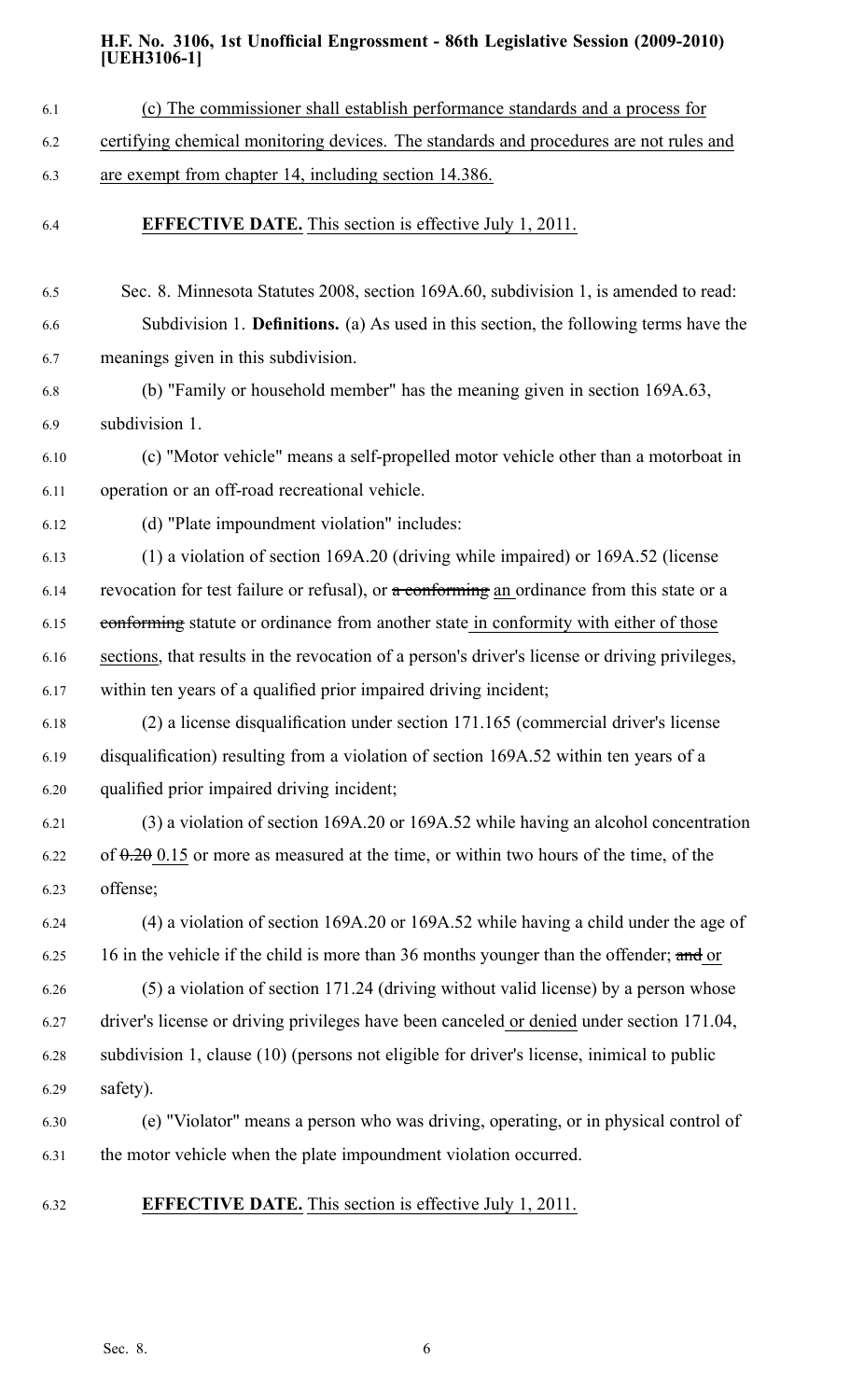| Sec. 9. Minnesota Statutes 2008, section 169A.63, is amended by adding a subdivision            |
|-------------------------------------------------------------------------------------------------|
| to read:                                                                                        |
| Subd. 12. Exception. This section does not apply if the driver who committed the                |
| designated offense or whose conduct resulted in the designated license revocation becomes       |
| a program participant in the ignition interlock program under section 171.306 within 60         |
| days following service of the Notice of Seizure and Intent to Forfeit under this section.       |
| <b>EFFECTIVE DATE.</b> This section is effective July 1, 2011.                                  |
| Sec. 10. Minnesota Statutes 2008, section 171.09, is amended to read:                           |
| 171.09 DRIVING RESTRICTIONS; AUTHORITY, VIOLATIONS.                                             |
| Subdivision 1. Authority; violations. (a) The commissioner, when good cause                     |
| appears, may impose restrictions suitable to the licensee's driving ability or other            |
| restrictions applicable to the licensee as the commissioner may determine to be appropriate     |
| to assure the safe operation of a motor vehicle by the licensee.                                |
| (b) Pursuant to Code of Federal Regulations, title 49, section 383.95, if an applicant          |
| for a commercial driver's license either does not successfully complete the air brake           |
| component of the knowledge test, or does not successfully complete the skills test              |
| in a vehicle equipped with air brakes as such tests are prescribed in Code of Federal           |
| Regulations, title 49, part 384, the department shall indicate on the class C, class B,         |
| or class A commercial driver's license, if issued, that the individual is restricted from       |
| operating a commercial motor vehicle equipped with air brakes.                                  |
| (c) Upon receiving satisfactory evidence of any violation of the restrictions on the            |
| license, the commissioner may suspend or revoke the license. A license suspension under         |
| this section is subject to section 171.18, subdivisions 2 and 3.                                |
| (d) A person who drives, operates, or is in physical control of a motor vehicle while           |
| in violation of the restrictions imposed in a restricted driver's license issued to that person |
| under this section is guilty of a crime as follows:                                             |
| (1) if the restriction relates to the possession or consumption of alcohol or controlled        |
| substances, the person is guilty of a gross misdemeanor; or                                     |
| (2) if the restriction relates to another matter, the person is guilty of a misdemeanor.        |
| (e) It is a misdemeanor for a person who holds a restricted license issued under                |
| section 171.306 to drive, operate, or be in physical control of any motor vehicle that is not   |
| equipped with a functioning ignition interlock device certified by the commissioner.            |
| <b>EFFECTIVE DATE.</b> This section is effective July 1, 2011.                                  |
|                                                                                                 |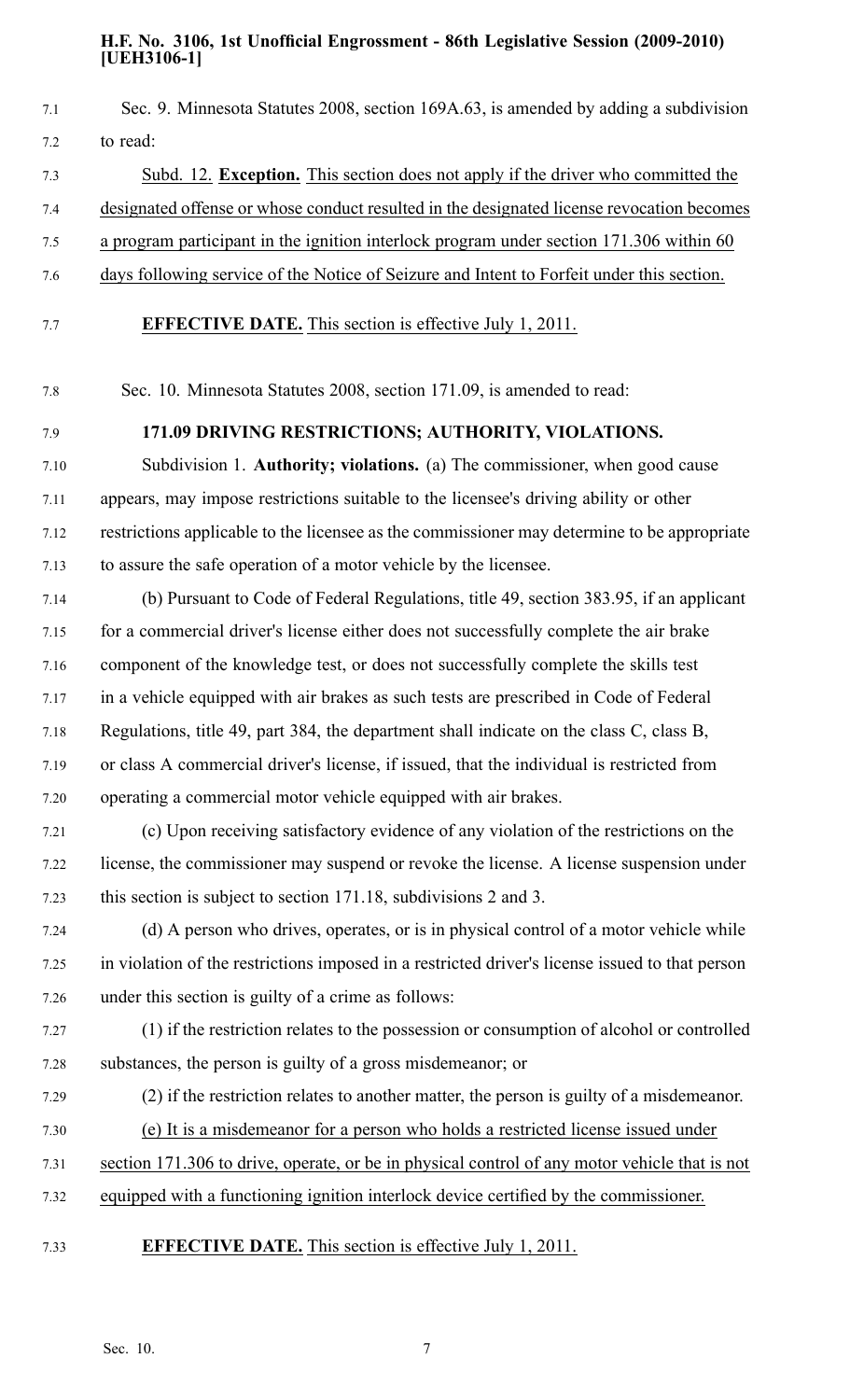| 8.1  | Sec. 11. Minnesota Statutes 2008, section 171.30, subdivision 1, is amended to read:                                   |
|------|------------------------------------------------------------------------------------------------------------------------|
| 8.2  | Subdivision 1. Conditions of issuance. (a) In any case where a person's license                                        |
| 8.3  | has been suspended under section 171.18, 171.173, or 171.186 <del>, or</del> ; revoked under section                   |
| 8.4  | 169.792; 169.797; 169A.52, 169A.54, subdivision 3, paragraph (a), clause (1), (2), (4),                                |
| 8.5  | $(5)$ , or $(6)$ , or subdivision 4, paragraph $(a)$ , clause $(1)$ or $(2)$ , if the test results indicate an         |
| 8.6  | alcohol concentration of less than 0.15, (4), (5), or (6); 171.17 $\frac{1}{22}$ or 171.172 $\frac{1}{22}$ or revoked, |
| 8.7  | canceled, or denied under section 169A.54, subdivision 1, clause $(1)$ , $(2)$ , $(4)$ , $(5)$ , or $(6)$ ,            |
| 8.8  | or subdivision 2 if the person does not have a qualified prior impaired driving incident as                            |
| 8.9  | defined in section 169A.03, subdivision 22, on the person's record, the commissioner may                               |
| 8.10 | issue a limited license to the driver including under the following conditions:                                        |
| 8.11 | (1) if the driver's livelihood or attendance at a chemical dependency treatment or                                     |
| 8.12 | counseling program depends upon the use of the driver's license;                                                       |
| 8.13 | (2) if the use of a driver's license by a homemaker is necessary to prevent the                                        |
| 8.14 | substantial disruption of the education, medical, or nutritional needs of the family of                                |
| 8.15 | the homemaker; or                                                                                                      |
| 8.16 | (3) if attendance at a postsecondary institution of education by an enrolled student of                                |
| 8.17 | that institution depends upon the use of the driver's license.                                                         |
| 8.18 | (b) The commissioner in issuing a limited license may impose such conditions and                                       |
| 8.19 | limitations as in the commissioner's judgment are necessary to the interests of the public                             |
| 8.20 | safety and welfare including reexamination as to the driver's qualifications. The license                              |
| 8.21 | may be limited to the operation of particular vehicles, to particular classes and times of                             |
| 8.22 | operation, and to particular conditions of traffic. The commissioner may require that an                               |
| 8.23 | applicant for a limited license affirmatively demonstrate that use of public transportation                            |
| 8.24 | or carpooling as an alternative to a limited license would be a significant hardship.                                  |
| 8.25 | (c) For purposes of this subdivision, "homemaker" refers to the person primarily                                       |
| 8.26 | performing the domestic tasks in a household of residents consisting of at least the person                            |
| 8.27 | and the person's dependent child or other dependents.                                                                  |
| 8.28 | (d) The limited license issued by the commissioner shall clearly indicate the                                          |
| 8.29 | limitations imposed and the driver operating under the limited license shall have the                                  |
| 8.30 | license in possession at all times when operating as a driver.                                                         |
| 8.31 | (e) In determining whether to issue a limited license, the commissioner shall                                          |
| 8.32 | consider the number and the seriousness of prior convictions and the entire driving record                             |
| 8.33 | of the driver and shall consider the number of miles driven by the driver annually.                                    |
| 8.34 | (f) If the person's driver's license or permit to drive has been revoked under                                         |
| 8.35 | section 169.792 or 169.797, the commissioner may only issue a limited license to the                                   |

8.36 person after the person has presented an insurance identification card, policy, or written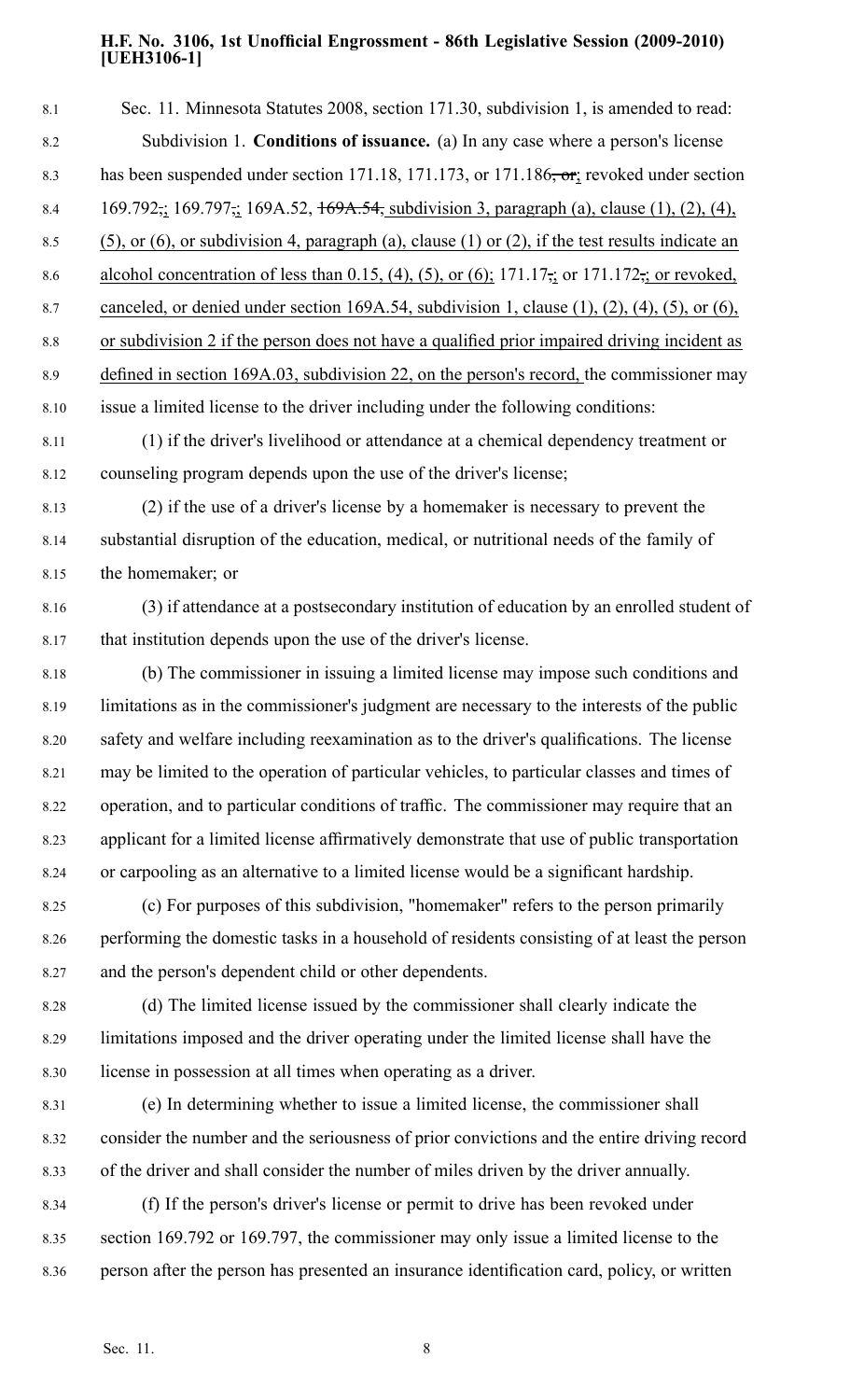| 9.1  | statement indicating that the driver or owner has insurance coverage satisfactory to                     |
|------|----------------------------------------------------------------------------------------------------------|
| 9.2  | the commissioner of public safety. The commissioner of public safety may require                         |
| 9.3  | the insurance identification card provided to satisfy this subdivision be certified by the               |
| 9.4  | insurance company to be noncancelable for a period not to exceed 12 months.                              |
| 9.5  | (g) The limited license issued by the commissioner to a person under section                             |
| 9.6  | 171.186, subdivision 4, must expire 90 days after the date it is issued. The commissioner                |
| 9.7  | must not issue a limited license to a person who previously has been issued a limited                    |
| 9.8  | license under section 171.186, subdivision 4.                                                            |
| 9.9  | (h) The commissioner shall not issue a limited driver's license to any person                            |
| 9.10 | described in section 171.04, subdivision 1, clause $(6)$ , $(7)$ , $(8)$ , $(10)$ , $(11)$ , or $(14)$ . |
| 9.11 | (i) The commissioner shall not issue a class A, class B, or class C limited license.                     |
| 9.12 | <b>EFFECTIVE DATE.</b> This section is effective July 1, 2011.                                           |
| 9.13 | Sec. 12. Minnesota Statutes 2008, section 171.30, subdivision 2a, is amended to read:                    |
| 9.14 | Subd. 2a. Other waiting periods. Notwithstanding subdivision 2, a limited license                        |
| 9.15 | shall not be issued for a period of:                                                                     |
| 9.16 | (1) 15 days, to a person whose license or privilege has been revoked or suspended                        |
| 9.17 | for a violation of section 169A.20, sections 169A.50 to 169A.53, or a statute or ordinance               |
| 9.18 | from another state in conformity with either of those sections; or                                       |
| 9.19 | (2) 90 days, to a person who submitted to testing under sections 169A.50 to 169A.53                      |
| 9.20 | if the person's license or privilege has been revoked or suspended for a second violation                |
| 9.21 | within ten years or a third or subsequent violation of section 169A.20, sections 169A.50                 |
| 9.22 | to 169A.53, or a statute or ordinance from another state in conformity with either of                    |
| 9.23 | those sections;                                                                                          |
| 9.24 | $(3)$ 180 days, to a person who refused testing under sections 169A.50 to 169A.53                        |
| 9.25 | if the person's license or privilege has been revoked or suspended for a second violation                |
| 9.26 | within ten years or a third or subsequent violation of sections 169A.20, 169A.50 to                      |
| 9.27 | 169A.53, or a statute or ordinance from another state in conformity with either of those                 |
| 9.28 | sections; or                                                                                             |
| 9.29 | $\left(\frac{4}{2}\right)$ one year, to a person whose license or privilege has been revoked or          |
| 9.30 | suspended for committing manslaughter resulting from the operation of a motor vehicle,                   |
| 9.31 | committing criminal vehicular homicide or injury under section 609.21, or violating a                    |
| 9.32 | statute or ordinance from another state in conformity with either of those offenses.                     |
| 9.33 | <b>EFFECTIVE DATE.</b> This section is effective July 1, 2011.                                           |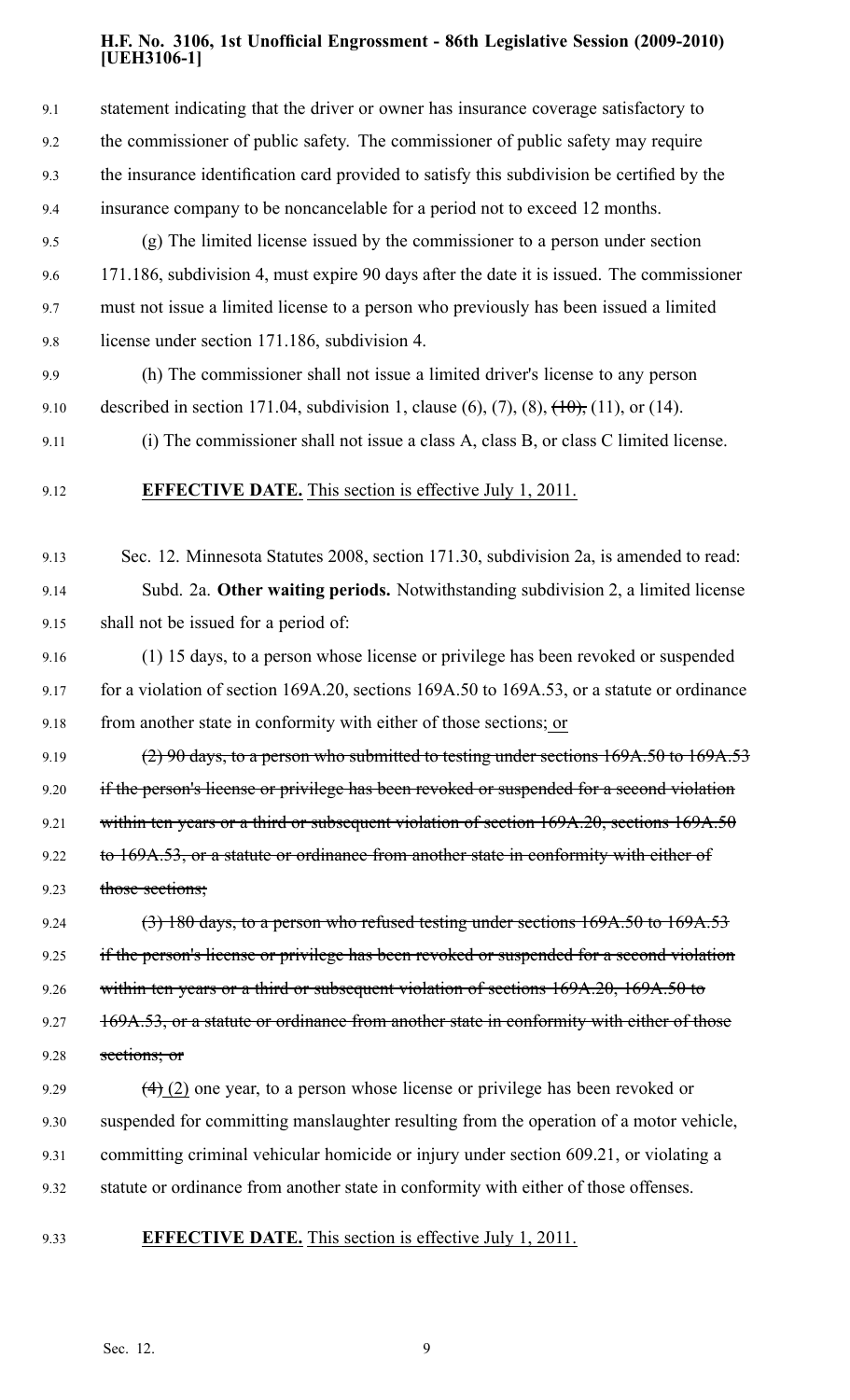10.1 Sec. 13. Minnesota Statutes 2008, section 171.30, subdivision 4, is amended to read: 10.2 Subd. 4. **Penalty.** A person who violates <sup>a</sup> condition or limitation of <sup>a</sup> limited 10.3 license issued under subdivision 1 or fails to have the license in immediate possession at 10.4 all times when operating <sup>a</sup> motor vehicle is guilty of <sup>a</sup> misdemeanor. In addition, excep<sup>t</sup> as 10.5 otherwise provided in the ignition interlock program under section 171.306, <sup>a</sup> person who 10.6 violates <sup>a</sup> condition or limitation of <sup>a</sup> limited license may not operate <sup>a</sup> motor vehicle for 10.7 the remainder of the period of suspension or revocation, or 30 days, whichever is longer.

10.8 **EFFECTIVE DATE.** This section is effective July 1, 2011.

- 10.9 Sec. 14. Minnesota Statutes 2008, section 171.306, as amended by Laws 2009, chapter 10.10 29, sections 2 and 3, is amended to read:
- 10.11 **171.306 IGNITION INTERLOCK DEVICE PILOT PROJECT PROGRAM.**

10.12 Subdivision 1. **Pilot project established; reports Definitions.** The commissioner

10.13 shall conduct a statewide two-year ignition interlock device pilot project as provided 10.14 in this section. The pilot project must begin on July 1, 2009, and continue until June

10.15 30, 2011. The commissioner shall submit a preliminary report by September 30, 2010,

10.16 and a final report by September 30, 2011, to the chairs and ranking minority members

10.17 of the senate and house of representatives committees having jurisdiction over criminal

10.18 justice policy and funding. The reports must evaluate the successes and failures of the

10.19 pilot project, provide information on participation rates, and make recommendations on

10.20 continuing the project. (a) As used in this section, the terms in this subdivision have

10.21 the meanings given them.

10.22 (b) "Ignition interlock device" or "device" means equipment that is designed to 10.23 measure breath alcohol concentration and to preven<sup>t</sup> <sup>a</sup> motor vehicle's ignition from being 10.24 started by <sup>a</sup> person whose breath alcohol concentration measures 0.02 or higher on the 10.25 equipment.

10.26 (c) "Program participant" means <sup>a</sup> person whose driver's license has been revoked, 10.27 canceled, or denied under section 169A.52 or 169A.54, and who has qualified to take par<sup>t</sup> 10.28 in the ignition interlock program under this section.

10.29 (d) "Qualified prior impaired driving incident" has the meaning given in section 10.30 169A.03, subdivision 22.

10.31 Subd. 2. **Performance standards; certification; manufacturer requirements.** 10.32 The commissioner shall determine appropriate establish performance standards and a 10.33 eertification process for ignition interlock certifying devices for used in the pilot project. 10.34 Only devices certified by the commissioner as meeting the performance standards may be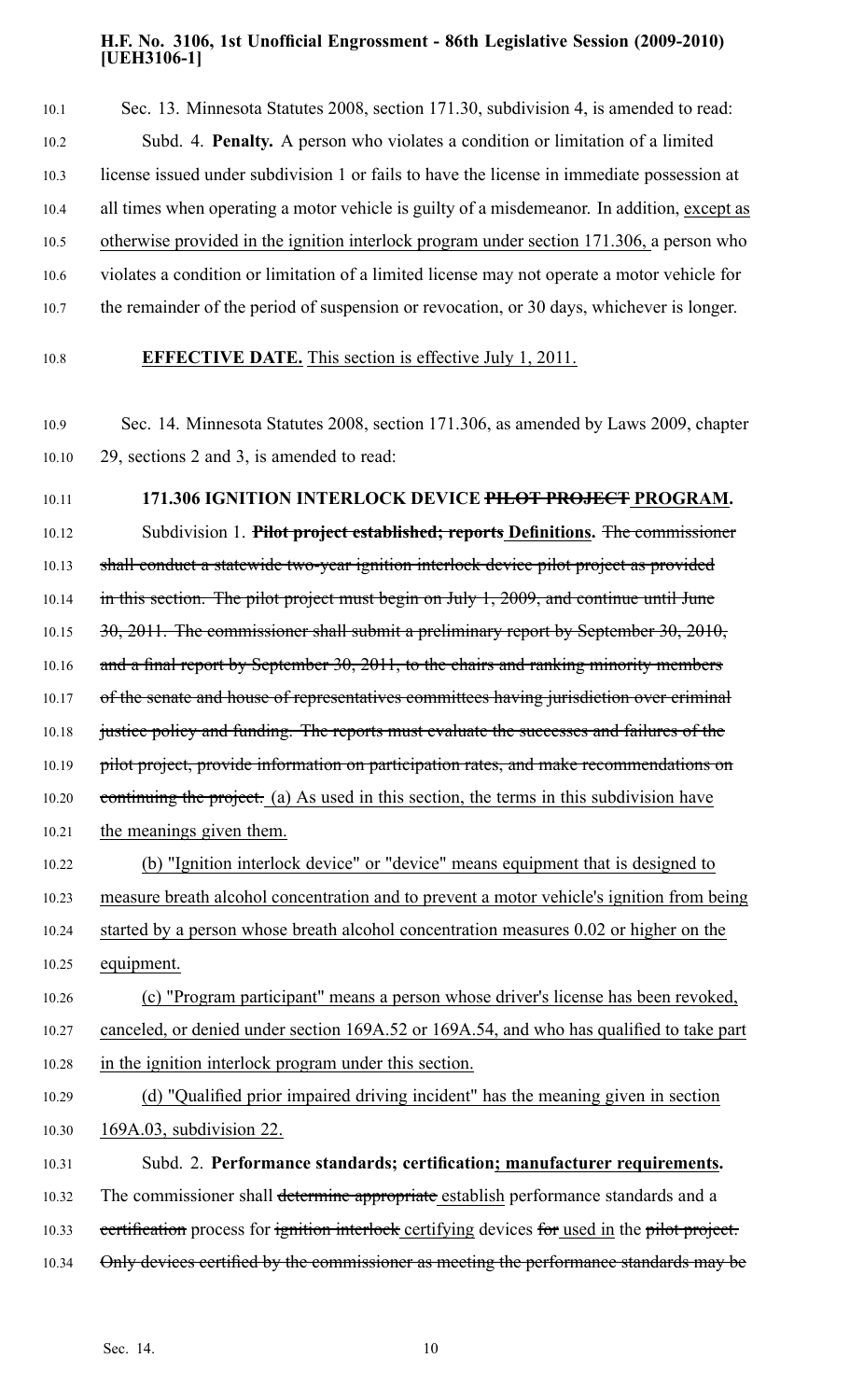11.1 used in the pilot project. ignition interlock program. The manufacturer of a device must 11.2 apply annually for certification of the device by submitting the form prescribed by the 11.3 commissioner. The commissioner shall require manufacturers of certified devices to: 11.4 (1) provide device installation, servicing, and monitoring to indigent program 11.5 participants at <sup>a</sup> discounted rate, according to the standards established by the 11.6 commissioner; and 11.7 (2) include in an ignition interlock device contract <sup>a</sup> provision that if <sup>a</sup> program 11.8 participant does not pay for servicing and monitoring costs incurred during the time the 11.9 device is installed on the motor vehicle, the manufacturer may require that the device 11.10 be removed from the motor vehicle but may not recover from the program participant, 11.11 through <sup>a</sup> civil judgment or otherwise, any servicing or monitoring costs. 11.12 Subd. 3. **Pilot project components Program requirements.** (a) Under the pilot 11.13 project, the commissioner shall issue a driver's license to an individual whose driver's 11.14 license has been revoked under chapter 169A for an impaired driving incident if the 11.15 person qualifies under this section and agrees to all of the conditions of the project. The 11.16 commissioner shall establish guidelines for participation in the ignition interlock program. 11.17 A person who seeks to participate in the program shall sign <sup>a</sup> written acknowledgment that 11.18 the person has received, reviewed, and agreed to abide by the program guidelines. 11.19 (b) The commissioner must denote the person's driver's license enter a notation 11.20 on a person's driving record to indicate that the person's participation in the person is a 11.21 program participant. The license must authorize the person to drive only vehicles having 11.22 functioning ignition interlock devices conforming with the requirements of subdivision 2. 11.23 (c) Notwithstanding any statute or rule to the contrary, the commissioner has 11.24 authority to and shall determine the appropriate period for which a person participating 11.25 in the ignition interlock pilot program shall be subject to this program, and when the 11.26 person is eligible to be issued: A person under the age of 18 years is not eligible to be a 11.27 program participant. 11.28 (1) <sup>a</sup> limited driver's license subject to the ignition interlock restriction; 11.29 (2) full driving privileges subject to the ignition interlock restriction; and 11.30 (3) <sup>a</sup> driver's license without an ignition interlock restriction. 11.31 (d) A program participant shall pay costs associated with an ignition interlock device 11.32 on every motor vehicle that the participant operates or intends to operate. 11.33 (e) A person participating in this pilot project program participant shall agree to 11.34 participate in any treatment recommended by in a chemical use assessment report.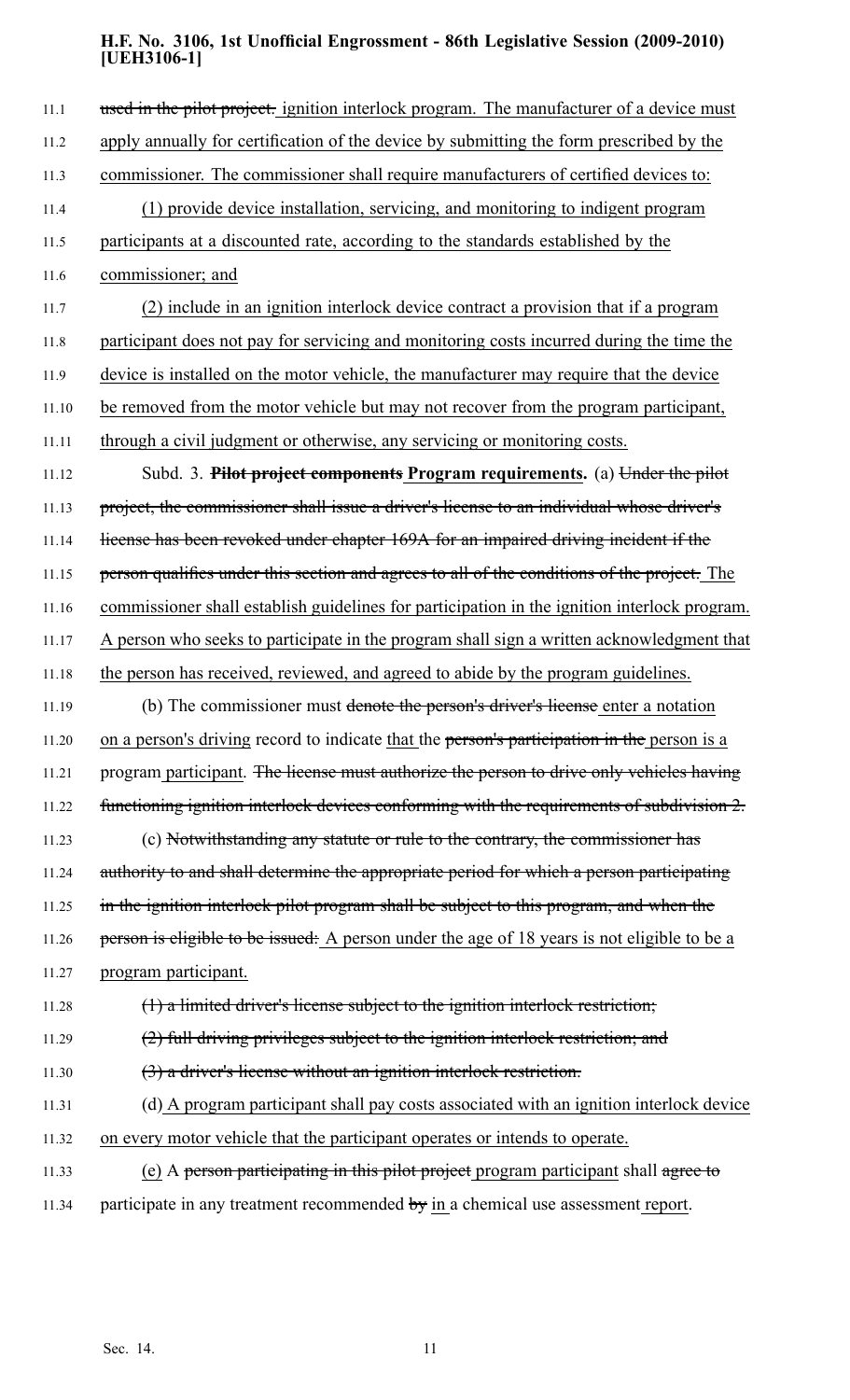| 12.1  | (e) The commissioner shall determine guidelines for participation in the project.                    |
|-------|------------------------------------------------------------------------------------------------------|
| 12.2  | A person participating in the project shall sign a written agreement accepting these                 |
| 12.3  | guidelines and agreeing to comply with them.                                                         |
| 12.4  | (f) It is a misdemeanor for a person who is licensed under this section for driving                  |
| 12.5  | a vehicle equipped with an ignition interlock device to drive, operate, or be in physical            |
| 12.6  | control of a motor vehicle other than a vehicle properly equipped with an A program                  |
| 12.7  | participant shall bring the device-equipped motor vehicle or vehicles operated by the                |
| 12.8  | program participant to an approved service provider for device calibration and servicing             |
| 12.9  | according to the schedule established by the commissioner and as indicated by the ignition           |
| 12.10 | interlock device.                                                                                    |
| 12.11 | Subd. 4. Issuance of restricted license. (a) The commissioner shall issue a class                    |
| 12.12 | D driver's license, subject to the applicable limitations and restrictions of this section,          |
| 12.13 | to a program participant who meets the requirements of this section and the program                  |
| 12.14 | guidelines. The commissioner shall not issue a license unless the program participant has            |
| 12.15 | provided satisfactory proof that a certified ignition interlock device has been installed on         |
| 12.16 | the participant's motor vehicle at an installation service center designated by the device's         |
| 12.17 | manufacturer. A license issued under authority of this section must contain a restriction            |
| 12.18 | prohibiting the program participant from driving, operating, or being in physical control of         |
| 12.19 | any motor vehicle not equipped with a functioning ignition interlock device certified by             |
| 12.20 | the commissioner. A participant may drive an employer-owned vehicle not equipped with                |
| 12.21 | an interlock device while in the normal course and scope of employment duties pursuant               |
| 12.22 | to the program guidelines established by the commissioner and with the employer's                    |
| 12.23 | written consent.                                                                                     |
| 12.24 | (b) A program participant whose driver's license has been revoked under section                      |
| 12.25 | $169A.52$ , subdivision 3, paragraph (a), clause (1), (2), or (3), or subdivision 4, paragraph       |
| 12.26 | (a), clause (1), (2), or (3), or section 169A.54, subdivision 1, clause (1), (2), or (3), may        |
| 12.27 | apply for conditional reinstatement of the driver's license, subject to the ignition interlock       |
| 12.28 | restriction.                                                                                         |
| 12.29 | (c) A program participant whose driver's license has been revoked, canceled, or                      |
| 12.30 | denied under section 169A.52, subdivision 3, paragraph (a), clause (4), (5), or (6), or              |
| 12.31 | subdivision 4, paragraph (a), clause (4), (5), or (6), or section $169A.54$ , subdivision 1,         |
| 12.32 | clause $(4)$ , $(5)$ , or $(6)$ , may apply for a limited license, subject to the ignition interlock |
| 12.33 | restriction, if the program participant is enrolled in a licensed chemical dependency                |
| 12.34 | treatment or rehabilitation program as recommended in a chemical use assessment,                     |
| 12.35 | and if the participant meets the other applicable requirements of section 171.30. After              |
| 12.36 | completing a licensed chemical dependency treatment or rehabilitation program and                    |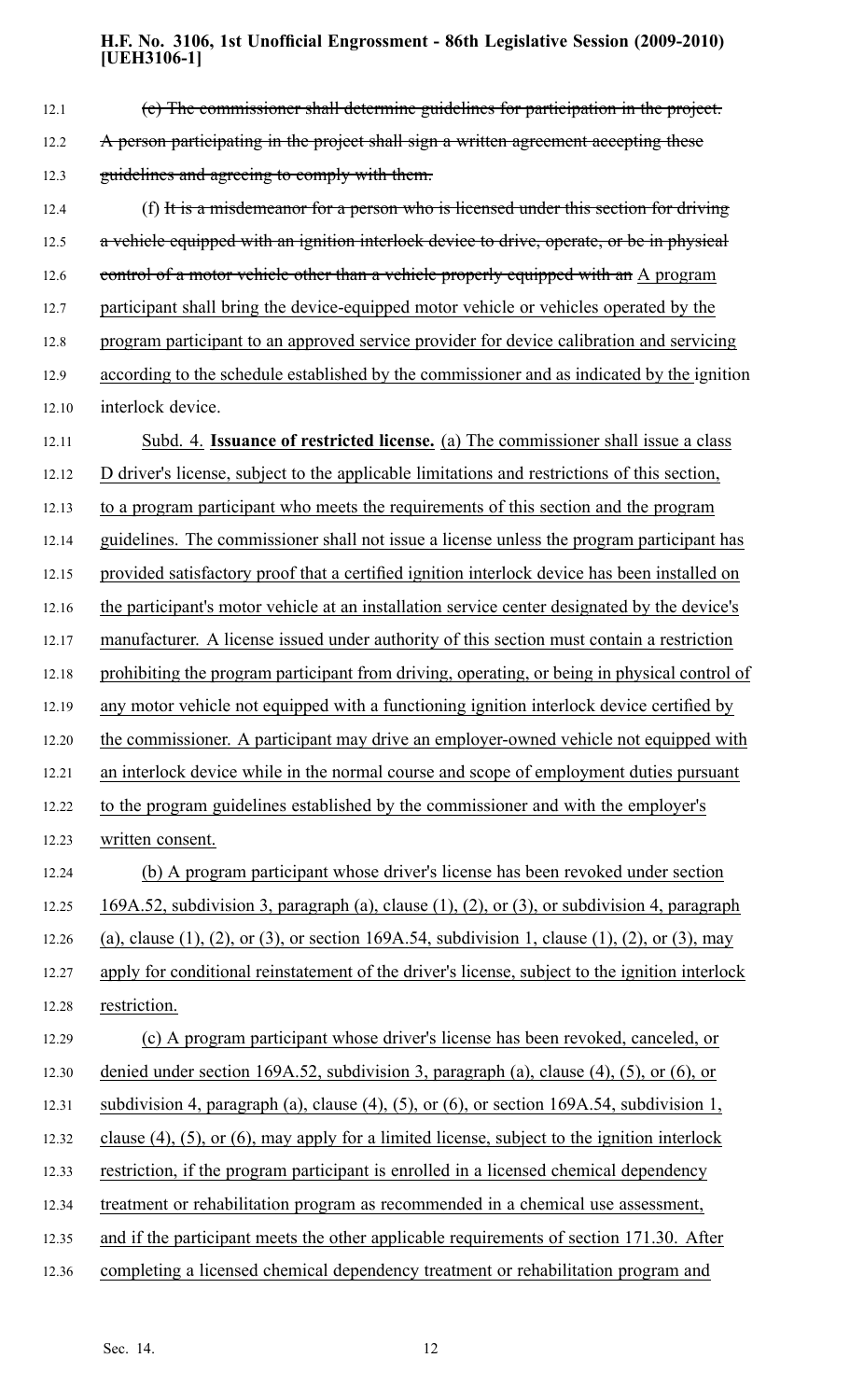| 13.1  | one year of limited license use without violating the ignition interlock restriction, the      |
|-------|------------------------------------------------------------------------------------------------|
| 13.2  | conditions of limited license use, or program guidelines, the participant may apply            |
| 13.3  | for conditional reinstatement of the driver's license, subject to the ignition interlock       |
| 13.4  | restriction. If the program participant's ignition interlock device subsequently registers     |
| 13.5  | a positive breath alcohol concentration of 0.02 or higher, the commissioner shall cancel       |
| 13.6  | the driver's license, and the program participant may apply for another limited license        |
| 13.7  | according to this paragraph.                                                                   |
| 13.8  | (d) Notwithstanding any statute or rule to the contrary, the commissioner has                  |
| 13.9  | authority to determine when a program participant is eligible for restoration of full driving  |
| 13.10 | privileges, except that the commissioner shall not reinstate full driving privileges until the |
| 13.11 | program participant has met all applicable prerequisites for reinstatement under section       |
| 13.12 | 169A.55 and until the program participant's device has registered no positive breath           |
| 13.13 | alcohol concentrations of 0.02 or higher during the preceding 90 days.                         |
| 13.14 | Subd. 5. Penalties; program violations. (a) If a program participant tampers                   |
| 13.15 | with, circumvents, or bypasses a device; drives, operates, or exercises physical control       |
| 13.16 | over a motor vehicle not equipped with a device certified by the commissioner; violates a      |
| 13.17 | condition of a limited license issued under subdivision 4 and section 171.30; or violates      |
| 13.18 | the program guidelines of subdivision 2, the commissioner shall extend the person's            |
| 13.19 | revocation period under section 169A.52 or 169A.54 by:                                         |
| 13.20 | $(1)$ 180 days for a first violation;                                                          |
| 13.21 | (2) one year for a second violation; or                                                        |
| 13.22 | (3) 545 days for a third and each subsequent violation.                                        |
| 13.23 | (b) Notwithstanding paragraph (a), the commissioner may terminate participation                |
| 13.24 | in the program by any person when, in the commissioner's judgment, termination is              |
| 13.25 | necessary to the interests of public safety and welfare. In the event of termination, the      |
| 13.26 | commissioner shall not reduce the applicable revocation period under section 169A.52 or        |
| 13.27 | 169A.54 by the amount of time during which the person possessed a limited or restricted        |
| 13.28 | driver's license issued under the authority of subdivision 4.                                  |
| 13.29 | Subd. 6. <b>Penalties; tampering.</b> (a) A person who knowingly lends, rents, or              |
| 13.30 | leases a motor vehicle that is not equipped with a functioning ignition interlock device       |
| 13.31 | certified by the commissioner to a person with a license issued under this section is guilty   |
| 13.32 | of a misdemeanor.                                                                              |
| 13.33 | (b) A person who tampers with, circumvents, or bypasses the ignition interlock                 |
| 13.34 | device, or assists another to tamper with, circumvent, or bypass the device, is guilty of a    |
| 13.35 | misdemeanor except when the action was taken for emergency purposes or for mechanical          |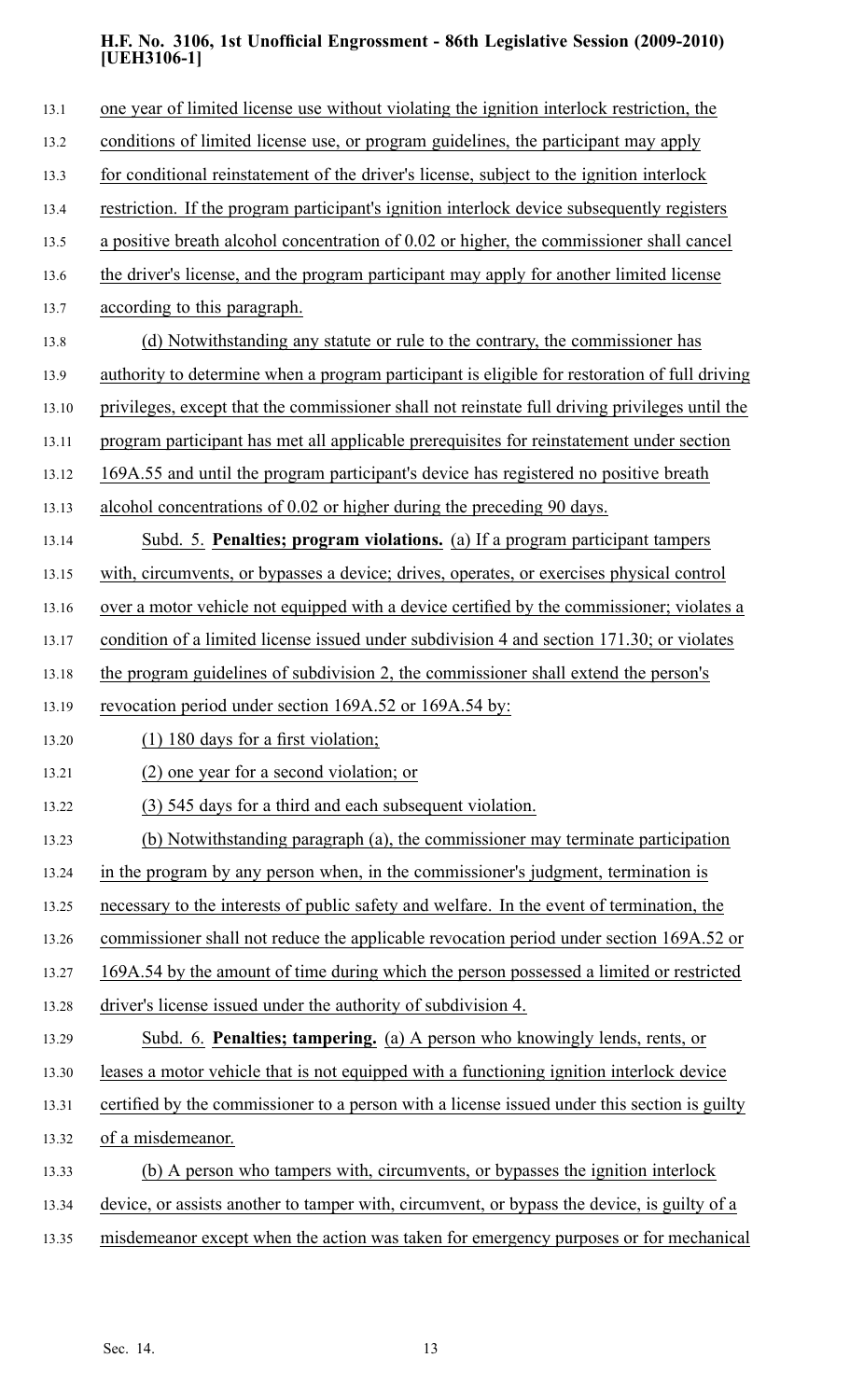- 14.1 repair, and the person limited to the use of an ignition interlock device does not operate 14.2 the motor vehicle while the device is disengaged. 14.3 Subd. 7. **Venue.** In addition to the provisions of Rule 24 of the Rules of Criminal 14.4 Procedure and section 627.01, <sup>a</sup> violation of subdivision 6 or section 171.09, subdivision 14.5 1, paragraph (e), may be prosecuted in: 14.6 (1) the county in which the vehicle involved in the offense is found; 14.7 (2) the county in which the accused resides; 14.8 (3) any county through which the vehicle traveled in the course of the trip during or 14.9 after which the offense was committed; or 14.10 (4) the county in which the impaired driving incident occurred, which resulted in the 14.11 accused being issued <sup>a</sup> driver's license with an ignition interlock restriction. 14.12 Subd. 8. **Rulemaking.** In establishing the performance standards and certification 14.13 process of subdivision 1 and the program guidelines of subdivision 2, the commissioner 14.14 is exemp<sup>t</sup> from chapter 14, including section 14.386. If rules are otherwise necessary to 14.15 implement this section, the commissioner may adopt, amend, and repeal rules using the 14.16 exemp<sup>t</sup> procedures of section 14.386, excep<sup>t</sup> that paragraph (b) shall not apply. 14.17 **EFFECTIVE DATE.** Subdivisions 1 to 7 are effective July 1, 2011. Subdivision 8 14.18 is effective August 1, 2010. 14.19 Sec. 15. Minnesota Statutes 2008, section 609.131, subdivision 2, is amended to read:
	- 14.20 Subd. 2. **Certain violations excepted.** Subdivision 1 does not apply to <sup>a</sup> 14.21 misdemeanor violation of section 169A.20; 171.09, subdivision 1, paragraph (e); 171.306, 14.22 subdivision 6; 609.224; 609.2242; 609.226; 609.324, subdivision 3; 609.52; or 617.23, 14.23 or an ordinance that conforms in substantial par<sup>t</sup> to any of those sections. A violation 14.24 described in this subdivision must be treated as <sup>a</sup> misdemeanor unless the defendant 14.25 consents to the certification of the violation as <sup>a</sup> petty misdemeanor.
	-

# 14.26 **EFFECTIVE DATE.** This section is effective July 1, 2011.

14.27 Sec. 16. **RULEMAKING.**

14.28 The commissioner may adopt, amend, or repeal rules as needed to administer

14.29 Minnesota Statutes, section 169A.55, subdivision 4, using the exemp<sup>t</sup> procedures of

14.30 Minnesota Statutes, section 14.386, excep<sup>t</sup> that paragraph (b) shall not apply.

- 14.31 **EFFECTIVE DATE.** This section is effective August 1, 2010.
- 14.32 Sec. 17. **REPEALER.**